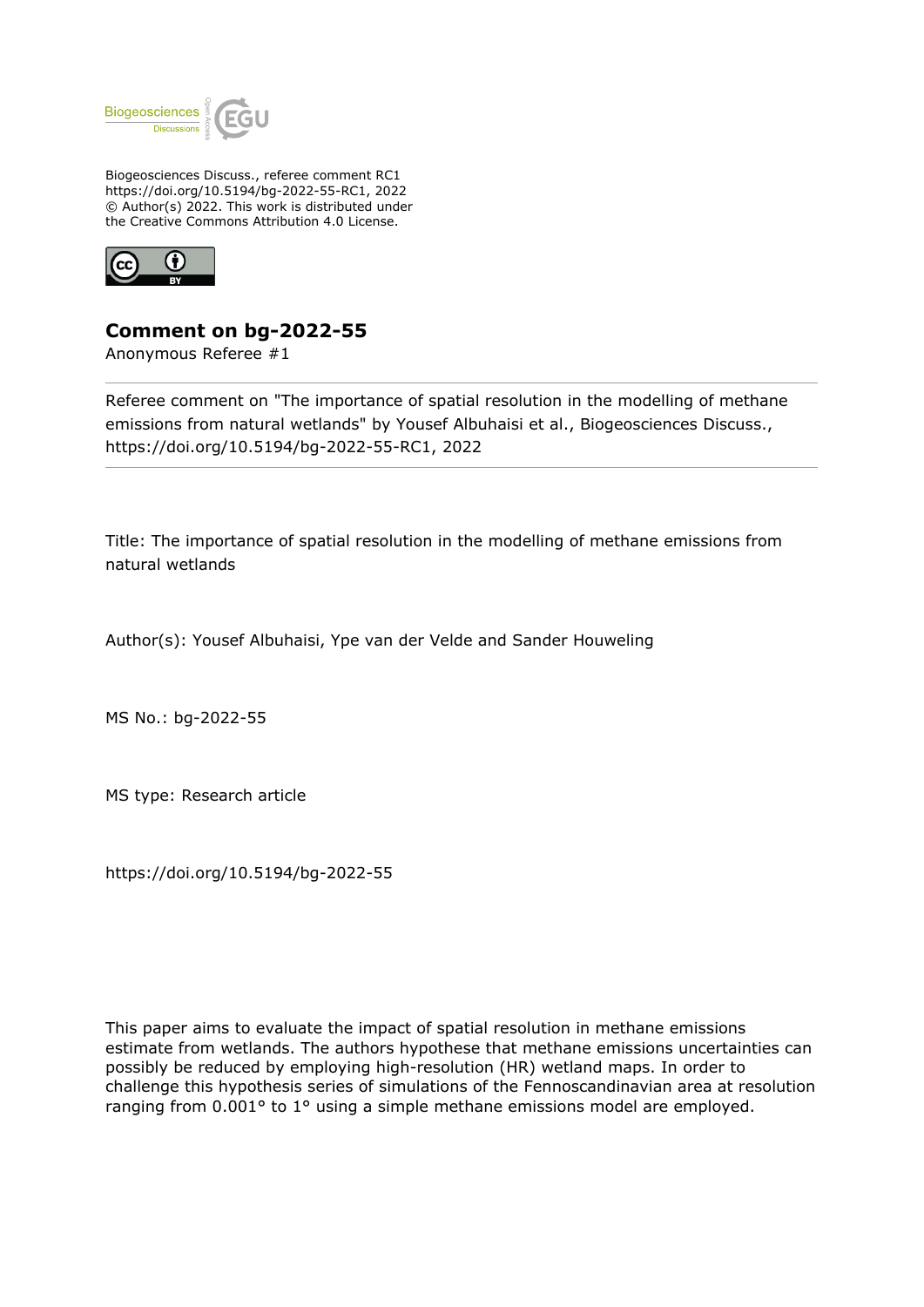## General comments:

The goal of the paper is of interest for the scientific community and the approach seems interesting but because the paper is not easy to understand doubt remain on the approach. For instant, some details are missing in sections 2 and 3 that are explained later in the results or discussion sections and reduce the clarity of these sections. For example, in section 3 maps resolutions are provided but not explanation is given on how maps are rescaled or not to be employed for the simulations at various resolution. Then the results description in section 4 is fine but is structured with too many sub-sections. The content of the result section can stand with no subsections, I believe. While results are consistent with the previous section 1 to 3, the discussion section 5 is disappointing. There is a discussion on the wetland map resolutions and a reanalysis of wetland extend of models employed in the WetChimp model intercomparison paper of Melton et al. (2013) and a very small discuss on methane emissions and on the actual simulation results of the paper. It is also disappointing not to have some discussion on the complexity of methane emissions models for example for models employed in the WetChimp model intercomparison versus the simple model employed here. The main conclusions of the paper is that wetland distribution is the main uncertainty for methane emissions and it has been demonstrated using a simplified model and conceptual framework. However, this uncertainty has already be addressed and demonstrated in a different manner in the paper of the global methane budget by Saunois et al. (2020) by comparing methane emissions estimated by 13 land surface models using the same wetland map.

For all the above reason, I recommend some major revisions of the paper before to be reconsidered for publication. Below are some comments to help the authors revising the manuscript.

Specific comments:

- Abstract: Line 13 the rang of resolution, from 0.005° to 1° resolution, indicates in the abstract is different than the one in table 3 that range from 0.001° to 1° resolution. Could you explain why? You show results at 0.001°, even though it is employed as a reference, it is still compared to the other runs.

- Units: Sometimes the resolutions are given in different units than degree such as in line 147, 191 and 256; please make sure that all the units are the same for each variable.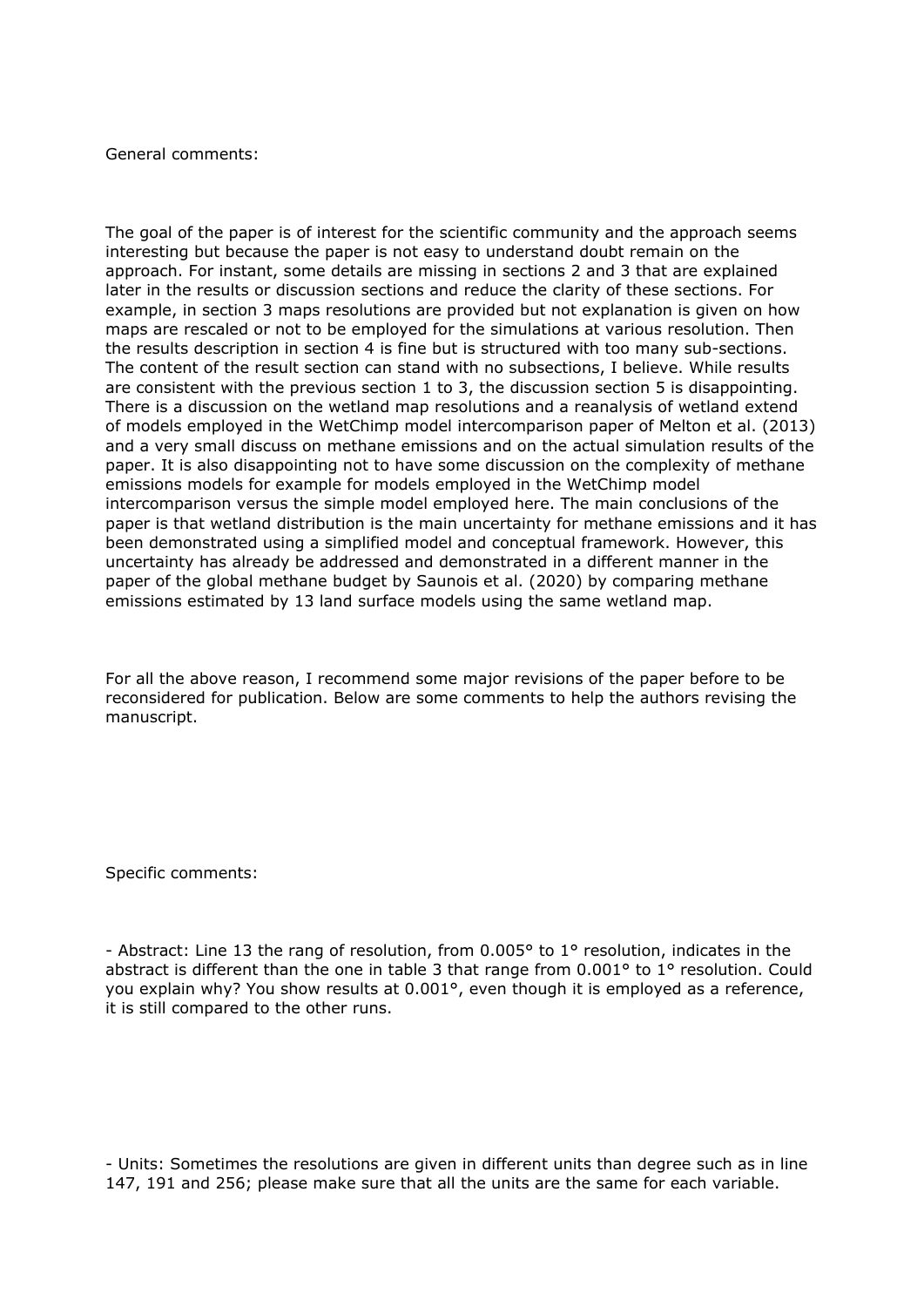Also, some numbers in the text are formatted using scientific notation, others are not, such as in lines 298-303. It will ease the reading of the paper to have the same format of numbers.

- Although, the author sometimes qualifies the methane model by "highly simplified model" I think the model is a "simple model".

-Figures and Tables:

- I believe that Figure 1 and 2 can be merged into one single figure and by adding case 1 next to the content of Figure 1, case 2 next to the content of figure 2 and adjusting the figure caption.

- Figure 3 can be removed, it is not useful to understand the paper. Possibly it can be placed in the appendix or supplementary document.

-Figure 4: My understanding is that you also run Sn 1 at 0.001° resolution which is also you "reference resolution" why does it not appear in Figure 4?

-Figure 5: the axis labels are not clear what is the right y axis, methane concentration? methane emissions? and the left y axis which ratio is it? Figure captions should describe more the figures. Also, I would advise to modify Sn.1-Sn.3 to Sn.1 to Sn.3 to avoid any misunderstanding such as the difference between Sn.1 and Sn.3

-Figure 6: please add the resolution for each box diagram in larger characters. Also, axis need labels that describe each axis in addition of the units. In each box diagrams all text should be enlarged except for the boxes with  $K<sub>CH4</sub>$ .

-Figure 7-8-9 and A2: the text is very small as well but map sizes are fine.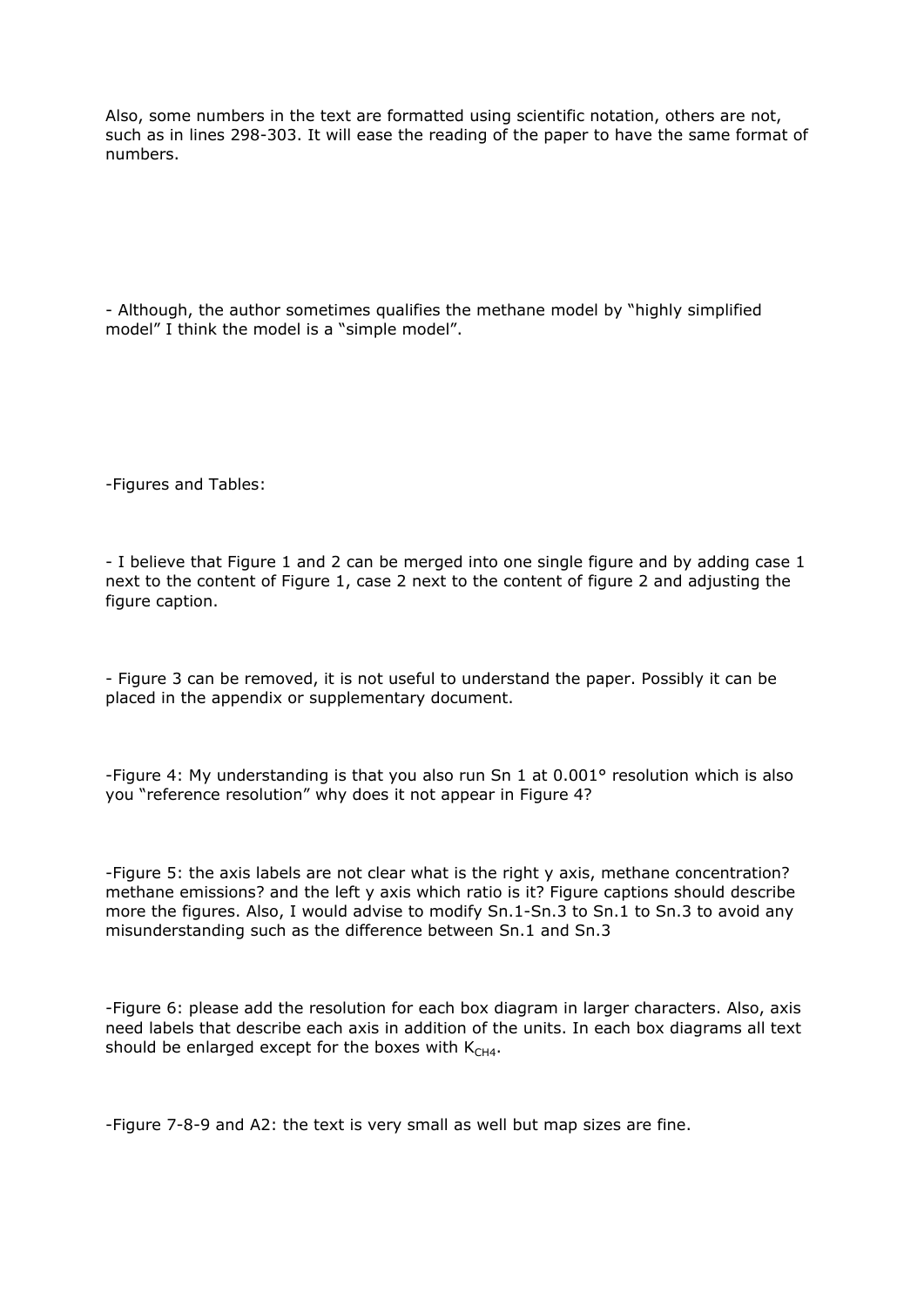- Figure 10: It is the correlation matrix of wetland extent? Please add this detail in the caption

-Table 1: The table caption needs to provide all details for the reader to understand the table. All acronyms need to be defined in the caption.

- The title can possibly be modified to :" Spatial resolution significance in methane emissions modelling of natural wetlands"

-I think a better suited subtitle for section 2.1 could be "conceptual framework"

In this section the author explains the conceptual framework that they employed to evaluate wetland, soil organic carbon and soil moisture maps resolution on methane emissions. They use two cases: (1) an area entirely covered with wetlands and (2) the same area with one half cover with wetland and the other half with uplands. Both cases are well described however the aim of this section is not obvious.

- It is unclear to me the transition between the calculation of methane emissions over the all-domain area (up to line 105) and the calculation of methane emissions only for wetland areas (after line 105). Indeed, for case (2) the authors make the hypothesis that for uplands soil organic carbon and soil moisture are null then resume equation 2 and 3. Because of this hypothesis both equations serve to estimate methane emitted only by wetlands. This suggests that uplands are not emitting methane whereas simulation protocols defined for scenario 2 and 3 suggest otherwise which is confusing.

- In addition, I do not understand how the average of the SC or SM of the wetlands and the uplands over  $A_{HR}$  (which for me is  $(n_{wl} SC_{wl} + n_{uplands} SC_{uplands})/(n_{wl} + n_{uplands})$ ) is equivalent to the average of SC or SM of only wetlands over  $A_{HR}$  (which is for me  $n_{wl}$  SC<sub>wl</sub>/  $n_{w}$ )? Because it is SC or SM that is equal to zero and not  $n_{uplands}$  (which gives after simplification (n<sub>wl</sub> SC<sub>wl</sub>) /(n<sub>wl</sub> + n<sub>uplands</sub>)). Then, if I am not mistaking, in equation 3 : E<sub>HR</sub>  $=$   $[n_{wl}$  SC<sub>wl</sub> /(  $n_{wl}$  +  $n_{uplands}$ )] x  $[n_{wl}$  SM<sub>wl</sub> /(  $n_{wl}$  +  $n_{uplands}$ )] x A<sub>HR</sub> =  $[n_{wl}$  /(  $n_{wl}$  +  $n_{uplands}$ )]<sup>2</sup> x  $SC_{wl}$  x  $SM_{wl}$  x  $A_{HR}$  and equation 4:  $E_{HR}/E_{LR} = [1/(n_{wl} + n_{uplands})^2]$  x  $A_{LR}/A_{HR}$ 

If I am mistaking, I need some explanations to understand the equations in the manuscript.

- It is also unclear to me, at this stage of the paper, what the wetland fraction Fwl represent? In equation 4 Fwl is defined as the proportional ratio of methane emissions estimated using LR map over the HR map. Therefore, to me Fwl is a ratio of methane emissions and not a fraction of wetland area. It is only because of the hypothesis that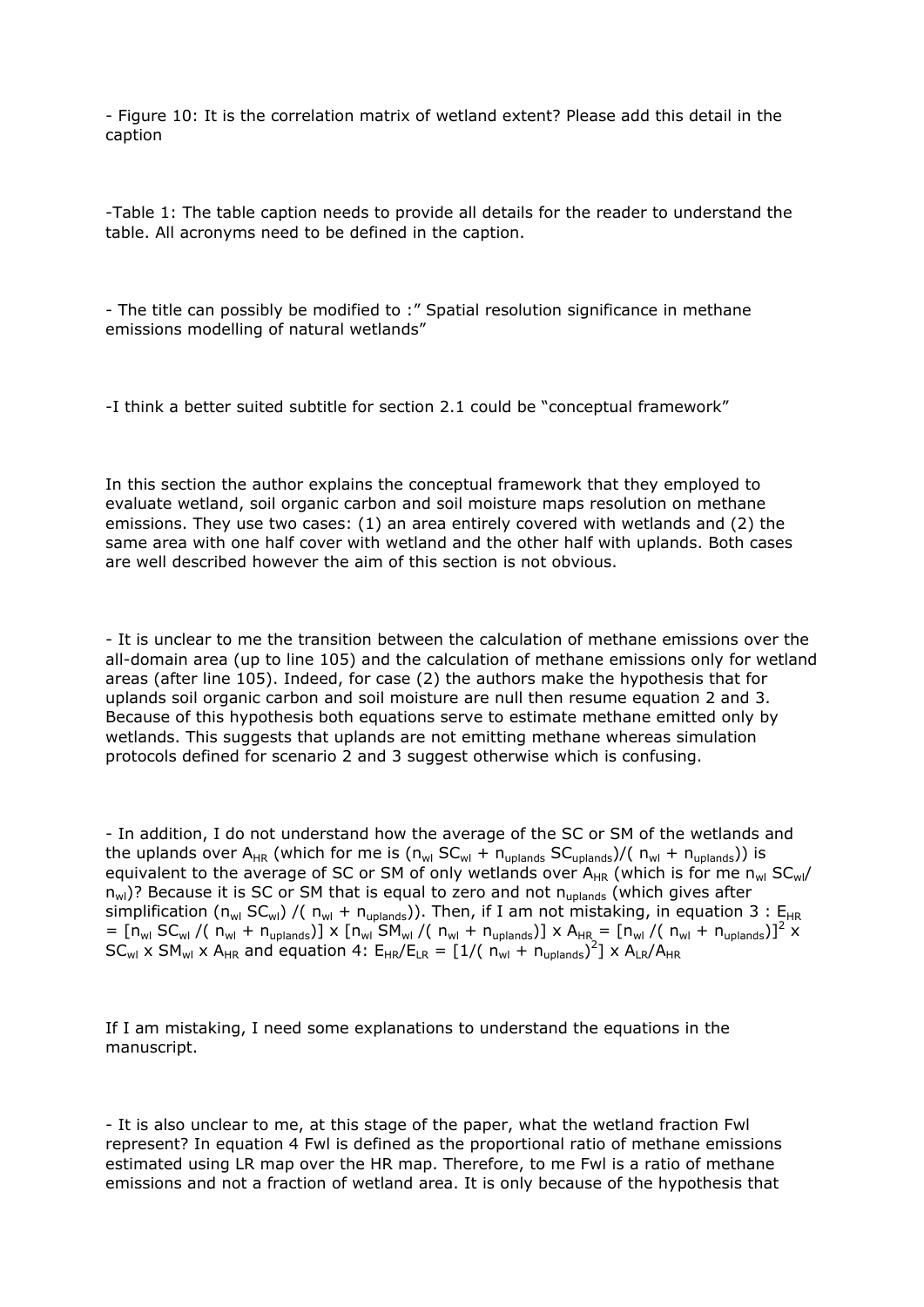uplands are emitting no methane that the emission ratio is directly proportional to the wetlands fraction but it not clearly explained in the text.

- In section 2.2, the authors define the wetlands methane model and scenarios that are simulated. It is not clear which model/method there are using to simulate these scenarios, equation 2-3 or equation 1?

-Line 132-133: It is explained that it is considered that upland does not emit methane but in the next sentence methane emissions are still simulated for uplands? Then lines 135 – 137 seem to be some results or results discussion rather than method description.

-Line 176: Scenario 5 is not in table 1? Could you define it somewhere?

-Line 178-179: "The underlying assumption is that soil carbon in the ISRIC map is limited by the peat fraction at 250x250m resolution, and that the highest values represent grid boxes that are fully covered by peat." Finally, how much peatland area is estimated for the total area domain considered?

- Line 200-201: "This gives rise to variations in soil surface temperature that we are unable to account for but are assumed to be second order in importance compared to variations in soil carbon and soil moisture." In the present study, authors may considered soil temperature as secondary however in sensitivity analysis of more complex methane models that represent methane production, oxidation and transport in global land surface models show that soil temperature is the first variable controlling methane emissions before soil carbon content and soil moisture (van Huissteden et al., 2009, https://doi.org/10.5194/bg-6-3035-2009; Riley et al., 2011, https://doi.org/10.5194/bg-8-1925-2011; Salmon et al., 2022, https://doi.org/10.5194/gmd-15-2813-2022)

- At the end of section 3, it is unclear which map resolution is employed for the SC, SM average soil temperature and wetland maps for each scenario?

- In section 4, I believe that subsection's titles 4.1 to 4.4 can be removed.

- Line 222: "Significant differences are seen across the wide range of scales from the reference resolution to the coarsest resolution of 1ºx1º" why does the reference resolution is not displayed in Figure 4?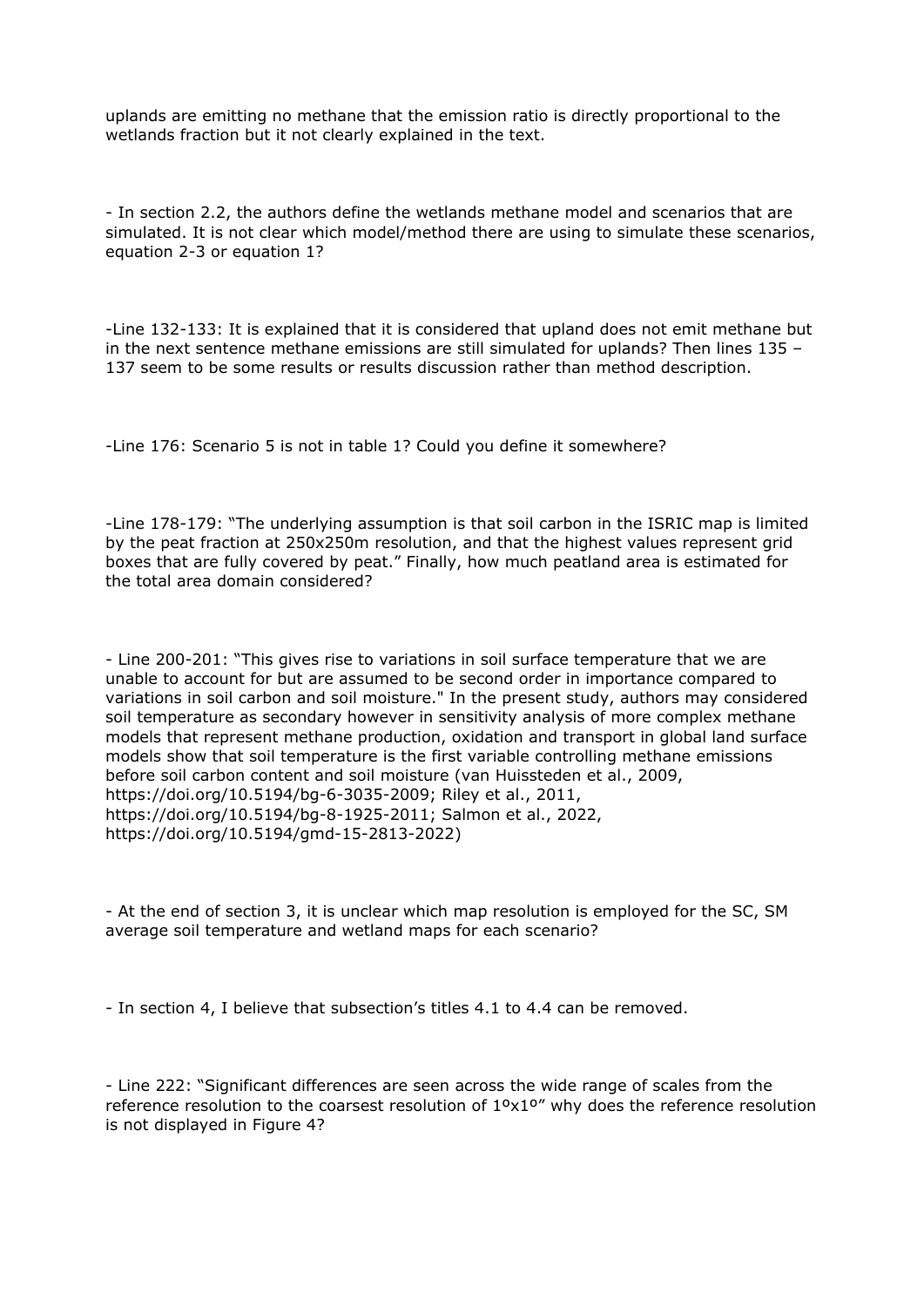- Line 224 "the reference resolution integrated CH<sub>4</sub> emissions is  $\sim$ 1.68 Tg CH<sub>4</sub> yr<sup>-1</sup>" please add Table 3 in the text such as "the reference resolution integrated  $CH_4$  emissions (Table 3) is  ${\sim}1.68$  Tg CH $_4$  yr $^{\text{-}1}$ "

-Line 237 "Figure A.1 compares total  $CH<sub>4</sub>$  emission for the study area obtained using prescribed values for SC and SM in Table 2." How do you obtain uplands emissions since in lines 132-134 you explain that equation (5) does not apply?

- Line258 : "This is done in two ways;" what is the second way?

- Line 292 : "Secondly, the representation of wetland area in models is associated with large uncertainties." Please explain further the large uncertainties?

-From line 294 to 311, I believe that the figure numbers do not correspond to the right figures. Please check the figure numbers in the text.

Technical corrections:

Line 13: replace "that is coarsened in six steps from 0.005° to 1°." To "at resolution from 0.005° to 1°.

Line 24: replace "improve the accuracy of models, the main message of this study" to "improve the accuracy of models**. T**he main message of this study"

Line 90: "the availability of soil carbon" do you mean soil **organic** carbon or soil carbon that include organic and inorganic carbon?

Line 91: "that we will use in the remainder of this study" this could be modified to "that we will use in this study"

Equation 2 is right only if SC and SM of each High-resolution grid box are equal and if SC and SM for uplands are nul.